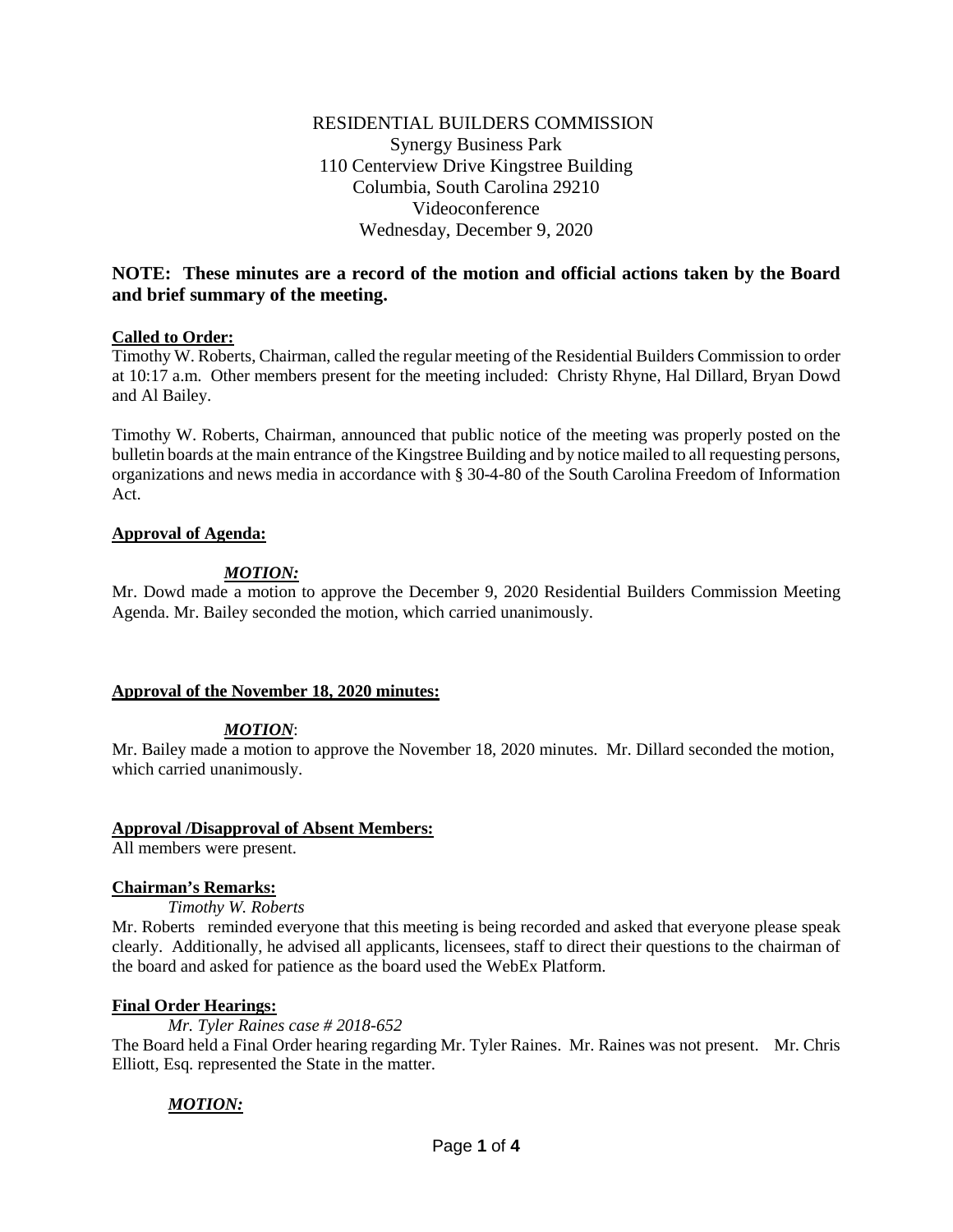Mr. Bailey made a motion to uphold the Hearing Officer's Recommendation. Ms. Rhyne seconded the motion, which carried unanimously.

\*\* Mr. Bailey recused himself from case number 2019-229 and 2018-798 due to his service as the hearing officer.

## *Mr. Thomas Gainey case # 2019-229*

The Board held a Final Order hearing regarding Mr. Thomas Gainey. Mr. Gainey was not present. Mr. Bailey recused himself due to his service as the hearing officer. Ms. Shayla Hayes, Esq. represented the State in the matter.

# *MOTION:*

Mr. Rhyne made a motion to uphold the Hearing Officer's Recommendation. Mr. Dowd seconded the motion, which carried unanimously.

## *Mr. Bruce Aho case # 2018-798*

The Board held a Final Order hearing regarding Mr. Bruce Aho. Mr. Aho was not present. Mr. Bailey recused himself due to his service as the hearing officer. Mr. Charlie Gwynne, Esq. represented the State in the matter.

## *MOTION:*

Mr. Rhyne made a motion to uphold the Hearing Officer's Recommendation. Mr. Dillard seconded the motion, which carried unanimously.

*\*\* Mr. Bailey returned to the meeting.*

## **Initial Applications:**

## *Amy Little*

The Commission held an application review regarding Amy Little. Ms. Little appeared before the Commission, and waived her right to counsel. She presented a witness, Ms. Jennifer Williams.

## *MOTION*:

Mr. Bailey made a motion to deny Ms. Little's request at this time due to lack of experience. Mr. Dowd seconded the motion, which carried unanimously.

## *Brandon Odom*

The Commission held an application review regarding Brandon Odom. Mr. Odom appeared before the Commission and waived his right to counsel.

## *MOTION*:

Mr. Dowd made a motion to allow Mr. Odom to sit for the exam. Ms. Rhyne seconded the motion, which carried unanimously.

## *Michael Pakkala*

The Commission held an application review regarding Michael Pakkala. Mr. Pakkala appeared before the Commission and waived his right to counsel. He presented a witness Ms. Jessica Pakkala.

## *MOTION*:

Mr. Dillard made a motion to allow Mr. Pakkala to sit for the exam. Ms. Rhyne seconded the motion, which carried unanimously.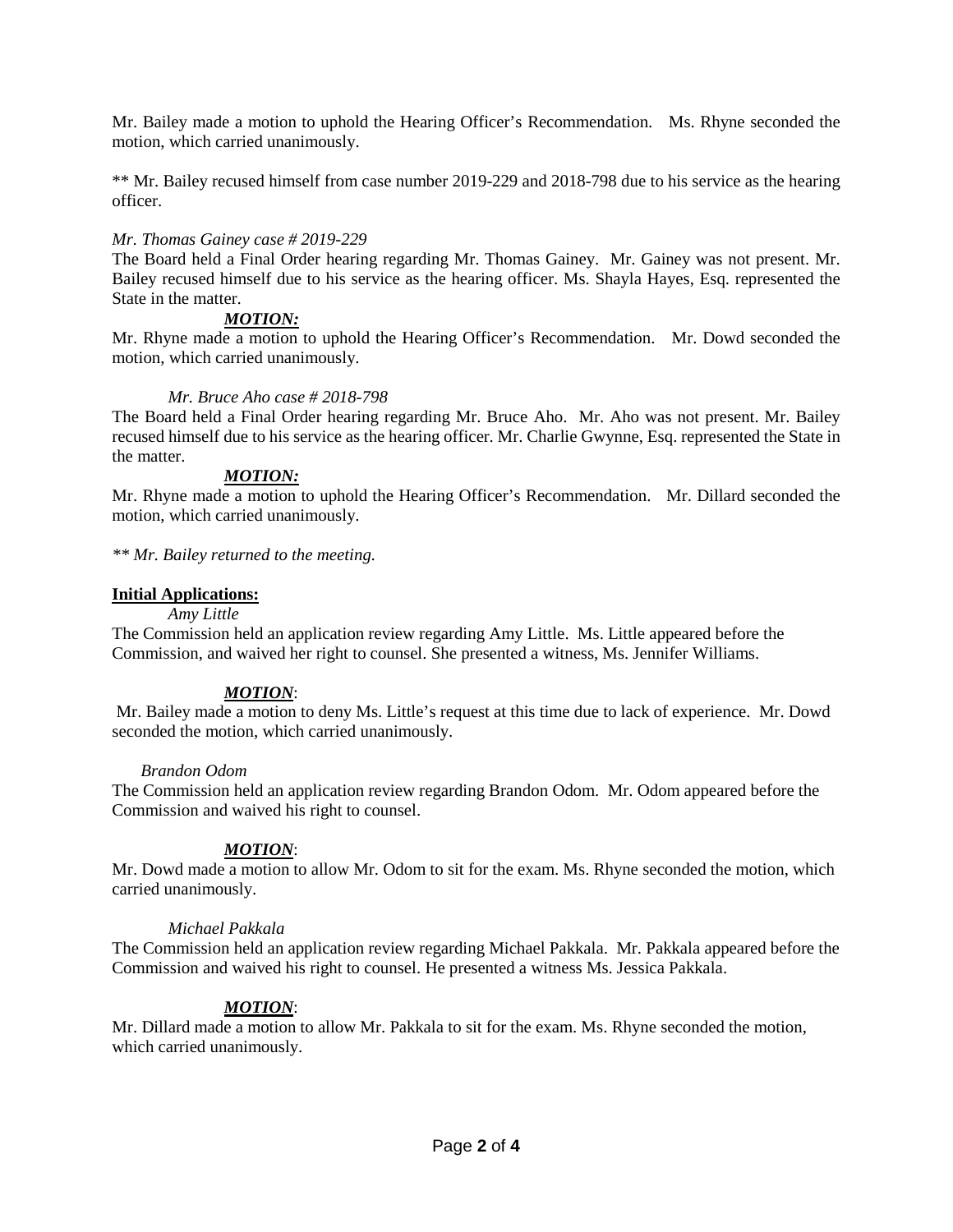#### *Antonio Goins*

Mr. Antonio Goins did not appear before the Commission.

## *MOTION*:

No motions were made.

### *Hank Maxwell*

The Commission held an application review regarding Hank Maxwell. Mr. Maxwell appeared before the Commission and waived his right to counsel.

## *MOTION*:

Ms. Rhyne made a motion to allow Mr. Maxwell to sit for the exam. Mr. Dillard seconded the motion, which carried unanimously.

#### *Brian Greene*

The Commission held an application review regarding Brian Greene. Mr. Greene appeared before the Commission and waived his right to counsel.

## *MOTION*:

Mr. Bailey made a motion to allow Mr. Greene to sit for the exam. Mr. Dillard seconded the motion, which carried unanimously.

#### *Alexander Cheatham*

The Commission held an application review regarding Alexander Cheatham. Mr. Cheatham appeared before the Commission and waived his right to counsel.

## *MOTION*:

Ms. Rhyne made a motion to allow Mr. Cheatham to sit for the exam. Mr. Dillard seconded the motion, which carried unanimously.

## *Michael Kemmerer*

The Commission held an application review regarding Michael Kemmerer. Mr. Kemmerer appeared before the Commission and waived his right to counsel.

## *MOTION*:

Mr. Dillard made a motion to allow Mr. Kemmerer to sit for the exam. Mr. Bailey seconded the motion, which carried unanimously.

\*\*Mr. Dillard had to leave the meeting.

## *Bryan Nolen*

The Commission held an application review regarding Mr. Bryan Nolen. Mr. Nolen appeared before the Commission with his attorney Mr. Douglas MacNellie.

## *MOTION*:

Mr. Dowd made a motion to approved Mr. Nolen with the condition that he is to carry a \$5,000 bond at all times he is registered. Mr. Bailey seconded the motion, which carried unanimously.